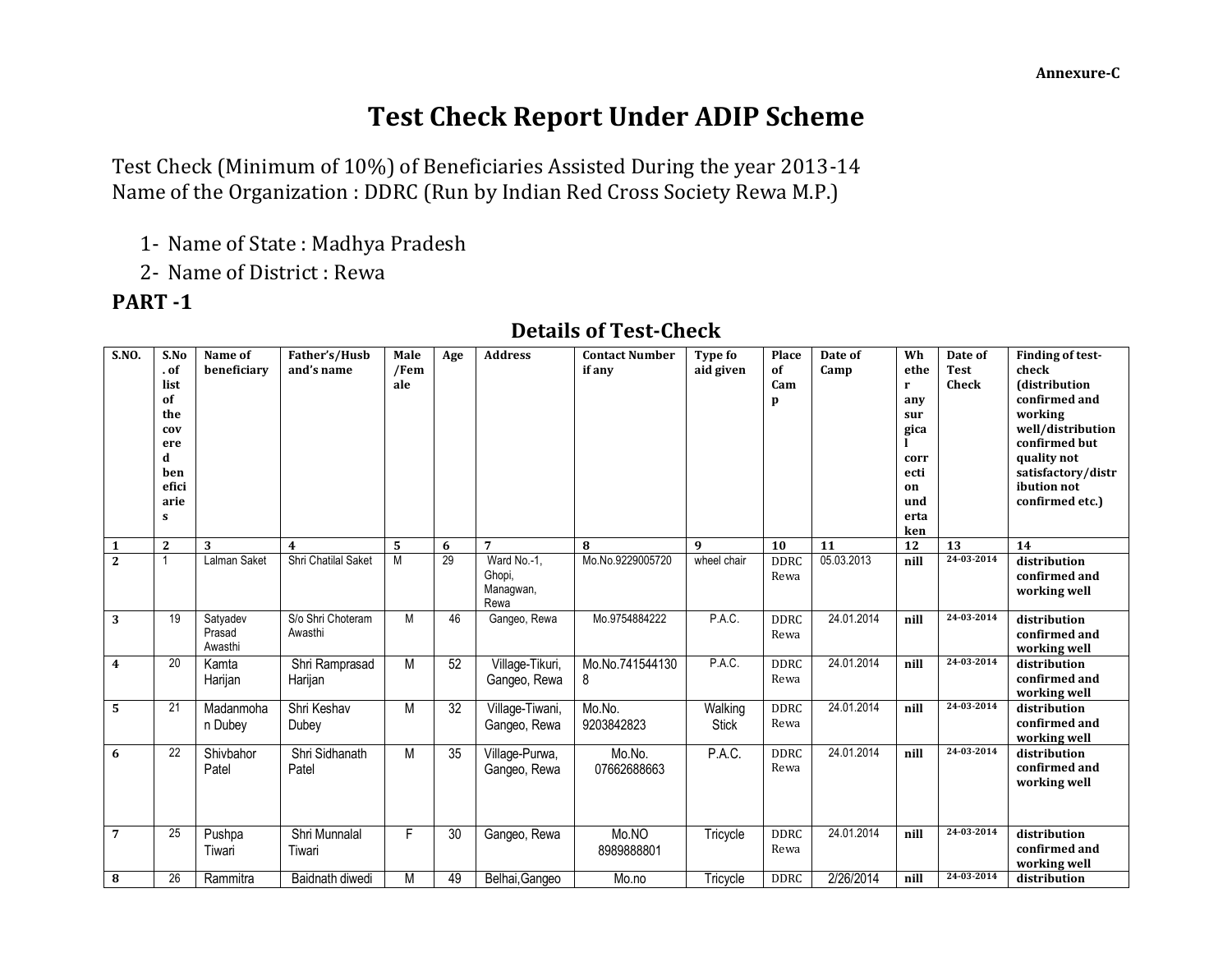|    |                | diwedi                        |                                       |                |                 |                                                                         | 8871201337           |                           | Rewa                |            |      |            | confirmed and<br>working well                 |
|----|----------------|-------------------------------|---------------------------------------|----------------|-----------------|-------------------------------------------------------------------------|----------------------|---------------------------|---------------------|------------|------|------------|-----------------------------------------------|
| 9  | 27             | Prabhakar<br>Pr.              | Ramdas dubey                          | M              | 60              | Bhati, Gangeo                                                           | Mo.no<br>8518023235  | Tricycle                  | <b>DDRC</b><br>Rewa | 2/26/2014  | nill | 24-03-2014 | distribution<br>confirmed and<br>working well |
| 10 | $\overline{7}$ | Sudhashank<br>ar Tiwari       | Shri Ramkumar<br>Tiwari               | M              | 45              | Village-China,<br>Post-Jawa.<br>Rewa                                    | Mo.No.<br>9203841478 | Tricycle                  | <b>DDRC</b><br>Rewa | 04.12.2013 | nill | 24-03-2014 | distribution<br>confirmed and<br>working well |
| 11 | 8              | Mankamna<br>Pandey            | S/o Shri Baldau<br>Pandey             | M              | 24              | Village-<br>Dabhaura.<br>Jawa, Rewa                                     | Mo.No.<br>9179653874 | Tricycle                  | <b>DDRC</b><br>Rewa | 01.01.2014 | nill | 24-03-2014 | distribution<br>confirmed and<br>working well |
| 12 | 9              | Abhimanyu<br>Prasad<br>Saket  | S/o Shri<br>Rajkumar Saket            | M              | $\overline{34}$ | Village-<br>Dihiyakala,<br>Block-Jawa,<br>Rewa                          | Mo.No.<br>9200383534 | P.A.C.                    | <b>DDRC</b><br>Rewa | 13.01.2014 | nill | 24-03-2014 | distribution<br>confirmed and<br>working well |
| 13 | 10             | Raj kumar<br>gupta            | Kallu prasad                          | M              | 35              | Village-Itauri,<br>Tagha                                                | Mo.No.<br>9200223627 | Tricycle                  | <b>DDRC</b><br>Rewa | 3/4/2014   | nill | 24-03-2014 | distribution<br>confirmed and<br>working well |
| 14 | $\overline{2}$ | Pappu<br>Yadav                | Shri Heeralal                         | M              | 38              | Village &<br>Post-Naigarhi,<br>Rewa                                     | Mo.No.8821912<br>978 | Tricycle                  | <b>DDRC</b><br>Rewa | 4.12.2013  | nill | 24-03-2014 | distribution<br>confirmed and<br>working well |
| 15 | 3              | Sudha<br>Saket                | Shri<br>Ramkhelawan<br>Saket          | F              | $\overline{7}$  | Village-Gangi,<br>Post-Katri,<br>Naigarhi,<br>Rewa                      | Mo.No.7415427<br>261 | Wheel<br>Chair            | <b>DDRC</b><br>Rewa | 24.12.2013 | nill | 24-03-2014 | distribution<br>confirmed and<br>working well |
| 16 | $\overline{4}$ | Chandrama<br>ni Patwa         | Shri Rajmani<br>Patwa                 | M              | 29              | Village-<br>Phulwa,<br>Naigarhi,<br>Rewa                                | Mo.No.<br>9753940873 | P.A.C.                    | <b>DDRC</b><br>Rewa | 26.12.2013 | nill | 24-03-2014 | distribution<br>confirmed and<br>working well |
| 17 | 5              | Nandlal<br>Saket              | SShri Chohan<br>Saket                 | $\overline{M}$ | $\overline{24}$ | Village-Bheer,<br>Naigarhi,<br>Rewa                                     | Mo.No.<br>8085682316 | Tricycle                  | <b>DDRC</b><br>Rewa | 30.12.2013 | nill | 24-03-2014 | distribution<br>confirmed and<br>working well |
| 18 | 6              | Manbodh<br>Kushwaha           | Shri Kuharan<br>Kushwaha              | M              | 65              | Village-<br>Chandanhai,<br>Mankahari,<br>Naigarhi,<br>Rewa              | Mo.No.<br>7389672891 | Tricycle                  | DDRC<br>Rewa        | 15.01.2014 | nill | 24-03-2014 | distribution<br>confirmed and<br>working well |
| 19 | 21             | <b>Krity Singh</b>            | Kamlakar<br>Singh                     | F              | 3Mo<br>nth.     | Vill.Bihra, Ram<br>pur Satna,                                           | Mo.No.<br>8889251724 | D.B.Splint                | <b>DDRC</b><br>Rewa | 3/20/2014  | nill | 24-03-2014 | distribution<br>confirmed and<br>working well |
| 20 | 18             | Praveen<br>Kumar<br>Singh     | Rakesh Ratan<br>Singh                 | M              | 35              | Village-<br>Phoolchandra<br>Singh, Baansi<br>Tola,<br>Hanumana,<br>Rewa | Mo.No.<br>9165756353 | Tricycle                  | <b>DDRC</b><br>Rewa | 18.02.2014 | nill | 24-03-2014 | distribution<br>confirmed and<br>working well |
| 21 | 17             | Umesh<br>Kumar<br>Saket Saket | S/o Shri<br>Ramashraya                | M              | 28              | Village-<br>Patehara, Han<br>umana, Rewa                                | Mo.No.<br>9755230129 | <b>B.K.Prosth</b><br>esis | <b>DDRC</b><br>Rewa | 15.02.2014 | nill | 24-03-2014 | distribution<br>confirmed and<br>working well |
| 22 | 11             | Sushil<br>Kumar<br>Mishra     | Shri Surendra<br><b>Prasad Mishra</b> | M              | 25              | Village-<br>Rajadhaw,<br>Hanumana.<br>Rewa                              | Mo.No.<br>9200174167 | P.A.C.                    | <b>DDRC</b><br>Rewa | 17.09.2013 | nill | 24-03-2014 | distribution<br>confirmed and<br>working well |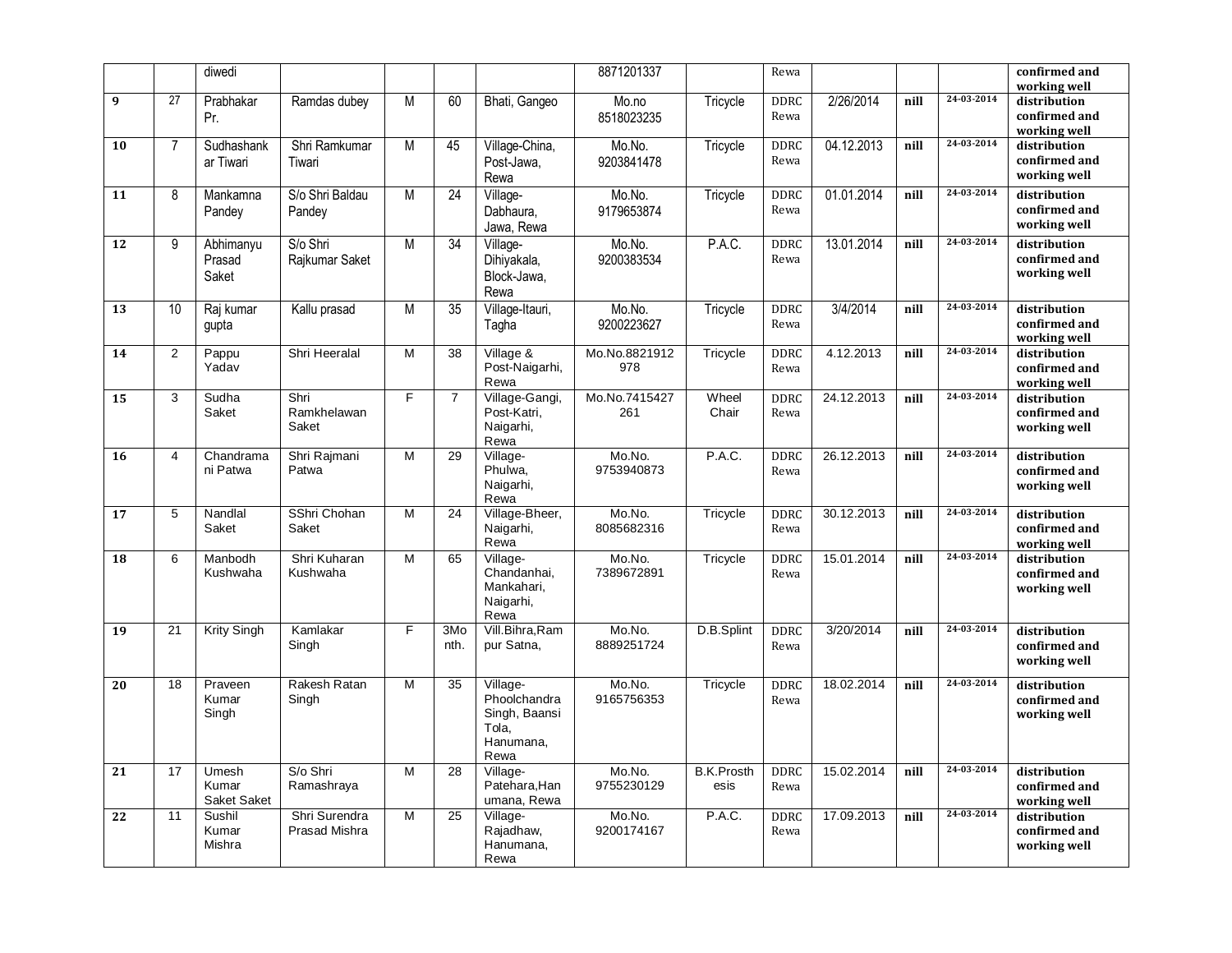| 23 | 2  | Shrijal Saket                  | Shri Kailash<br><b>Prasad Saket</b> | F              | 4   | Khirkhari,<br>Baghwadi, Sidhi                              | Mo.-7869834396 | Modified<br>Shoes         | <b>DDRC</b><br>Rewa | 04.04.2013 | nill | 24-03-2014       | distribution<br>confirmed and<br>working well |
|----|----|--------------------------------|-------------------------------------|----------------|-----|------------------------------------------------------------|----------------|---------------------------|---------------------|------------|------|------------------|-----------------------------------------------|
| 24 | 3  | Gyanbali Patel                 | Shri Balmik<br><b>Prasad Patel</b>  | $\overline{F}$ | 60  | Village & Post-<br>Caanti Panti, Via<br>gada Road,<br>Rewa | Mo.-9200245836 | <b>Wheel Chair</b>        | <b>DDRC</b><br>Rewa | 10.04.2013 | nill | 24-03-2014       | distribution<br>confirmed and<br>working well |
| 25 | 6  | Biharilal<br>Bansal            | Shri Bhaiyalal<br>Bansal            | M              | 29  | Naya Talab, Gurh<br>Chowk, Rewa                            | Mo.-787987929  | Tricycle                  | DDRC<br>Rewa        | 18.04.2013 | nill | 24-03-2014       | distribution<br>confirmed and<br>working well |
| 26 | 7  | Mohd. Ramjan                   | Mohd.Munavvar                       | M              | 32  | Village & Post-<br>Kaura, Khaira,<br>Sirmour, Rewa         | Mo.-7389170899 | P.A.C.                    | <b>DDRC</b><br>Rewa | 24.06.2013 | nill | 24-03-2014       | distribution<br>confirmed and<br>working well |
| 27 | 9  | Sushma<br>Rawat                | Shri Ganesh<br>Rawat                | F              | 3   | Village-Kaha,<br>Post-Barauli.<br>Sihawal, Sidhi           | Mo.-8435013457 | Modified<br>Shoes         | <b>DDRC</b><br>Rewa | 26.04.2013 | nill | 24-03-2014       | distribution<br>confirmed and<br>working well |
| 28 | 10 | Chatrapal<br>Vishwakarma       | Shri Munna<br>Vishwakarma           | M              | 21  | Ward No.-44,<br>Mahajan Tola,<br>Rewa                      | Mo.-9179207461 | Tricycle                  | DDRC<br>Rewa        | 08.05.2013 | nill | 24-03-2014       | distribution<br>confirmed and<br>working well |
| 29 | 15 | Husan Bano                     | Sekh Karmullah                      | E              | 45  | Gudhai Bajar,<br>Rewa                                      | Mo.-9302167946 | <b>B.K.Prosthes</b><br>is | <b>DDRC</b><br>Rewa | 30.05.2013 | nill | $24 - 03 - 2014$ | distribution<br>confirmed and<br>working well |
| 30 | 16 | Devbati<br>Sharma              | Shri Krishna<br>Mohan Sharma        | F              | 79  | Ward No.-5,<br>Govindgarh,<br>Rewa                         | Mo.-9630103480 | <b>Wheel Chair</b>        | <b>DDRC</b><br>Rewa | 10.06.2013 | nill | 24-03-2014       | distribution<br>confirmed and<br>working well |
| 31 | 17 | Amrita Verma                   | Shri Anil Kumar<br>Verma            | $\overline{F}$ | 1.5 | Village-<br>Dudharkulha,<br>Satna                          | Mo.-9993789537 | D.B.Splint                | <b>DDRC</b><br>Rewa | 11.06.2013 | nill | 24-03-2014       | distribution<br>confirmed and<br>working well |
| 32 | 18 | <b>Bharti Singh</b>            | Shri Jaypal Singh                   | F              |     | Village-Garauli,<br>Uchehara, Satna                        | Mo.-9893847524 | A.F.O.                    | <b>DDRC</b><br>Rewa | 13.06.2013 | nill | 24-03-2014       | distribution<br>confirmed and<br>working well |
| 33 | 19 | Manoj Kumar<br>Patel           | Shri Rammilan<br>Patel              | M              | 30  | Ward No.-15,<br>Saman Naka,<br>Rewa                        | Mo.-8109260916 | <b>Blind Stick</b>        | <b>DDRC</b><br>Rewa | 18.06.2013 | nill | 24-03-2014       | distribution<br>confirmed and<br>working well |
| 34 | 20 | Pushpendra<br>Tripathi         | Shri Jainarayan<br>Tripathi         | M              | 42  | Ward No.-25,<br>Bansagar Colony,<br>Rewa                   | Mo.-9993716142 | <b>Wheel Chair</b>        | <b>DDRC</b><br>Rewa | 20.06.2013 | nill | 24-03-2014       | distribution<br>confirmed and<br>working well |
| 35 | 39 | Balendra<br>Kumar<br>Dwivedi   | Shri Ambika<br>Prasad               | M              | 35  | Ward No.-06,<br>Khaira,<br>Chorahata, Rewa                 | Mo.-8349794497 | Tricycle                  | <b>DDRC</b><br>Rewa | 04.12.2013 | nill | $24 - 03 - 2014$ | distribution<br>confirmed and<br>working well |
| 36 | 40 | Vinod Kumar<br>Jaiswal         | Shri Sarju Jaiswal                  | M              | 37  | Ward No.-25.<br>Bansagar Colony,<br>Rewa                   | Mo.-9098086492 | Tricycle                  | <b>DDRC</b><br>Rewa | 04.12.2013 | nill | 24-03-2014       | distribution<br>confirmed and<br>working well |
| 37 | 47 | Suchit Kumar<br>Pandey         | Shri Narendra                       | M              | 22  | Village-Baisa,<br>Rewa                                     | Mo.-9893851896 | <b>B.K.Prosthes</b><br>is | <b>DDRC</b><br>Rewa | 04.12.2013 | nill | 24-03-2014       | distribution<br>confirmed and<br>working well |
| 38 | 48 | Satendra<br>Bashor             | Shri Chotelal Basor                 | M              | 21  | Rani Talab, Rewa                                           | Mo.-8109198525 | Tricycle                  | DDRC<br>Rewa        | 04.12.2013 | nill | 24-03-2014       | distribution<br>confirmed and<br>working well |
| 39 | 54 | Shivkumar<br>Singh             | Shri Ramvishwash<br>Singh           | M              | 45  | Village & Post-<br>Baghari, Block-<br>Sirmour, Rewa        | Mo.-8818954554 | Tricycle                  | DDRC<br>Rewa        | 18.12.2013 | nill | 24-03-2014       | distribution<br>confirmed and<br>working well |
| 40 | 55 | Teerath<br>Prasad<br>Agnihotri | Shri Maili Prasad<br>Agnihotri      | M              | 30  | Village-Natka,<br>Post-Govindgarh,<br>Rewa                 | Mo.-9617619272 | Tricycle                  | <b>DDRC</b><br>Rewa | 18.12.2013 | nill | 24-03-2014       | distribution<br>confirmed and<br>working well |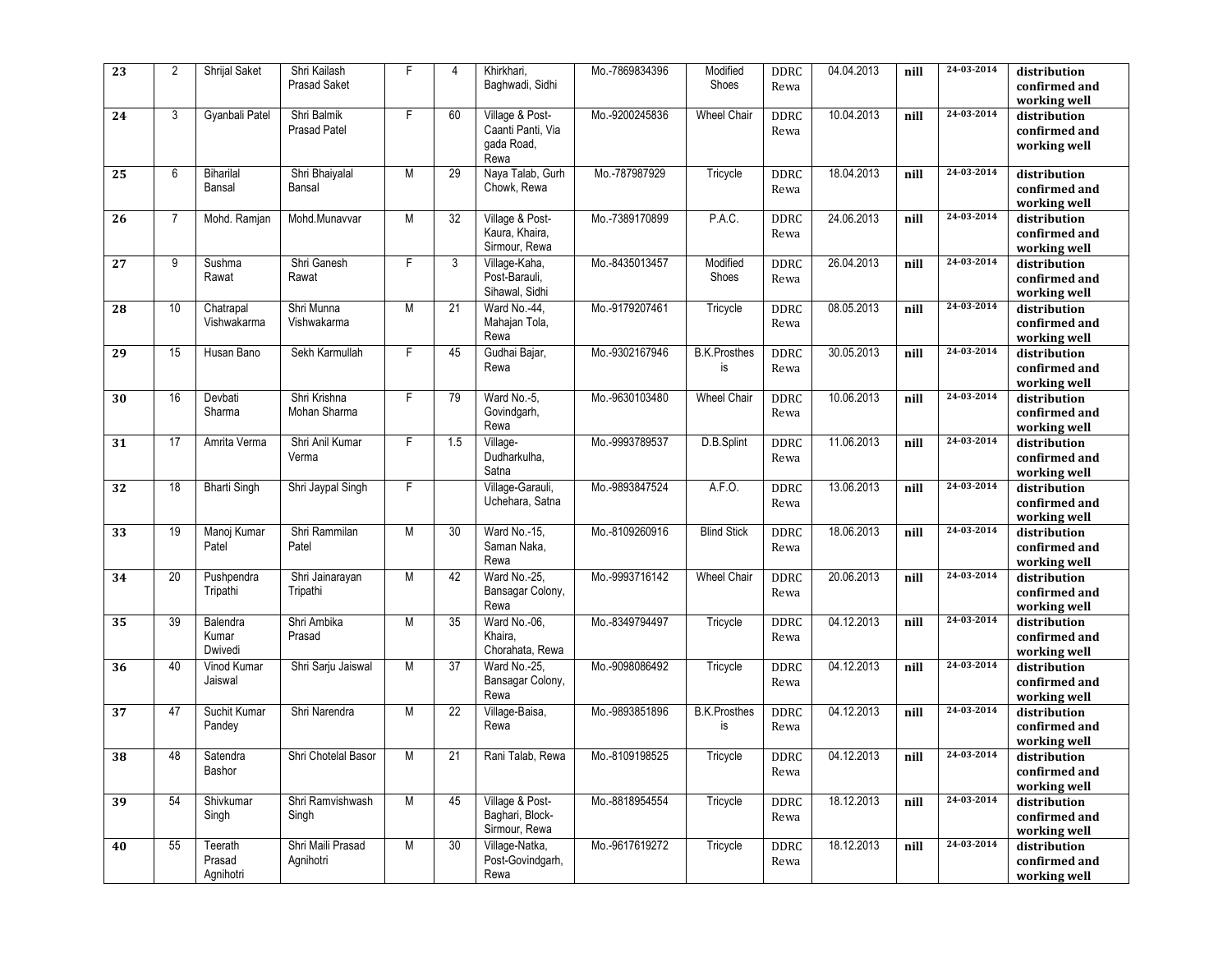| 41 | 56             | Deepankar<br>Kumar Shukla | Shri Tara Prasad<br>Shukla          | M              | 40              | Village-Baansa,<br>Post-Govindgarh,<br>Rewa                 | Mo.-9617411611  | Tricycle           | <b>DDRC</b><br>Rewa | 18.12.2013 | nill | 24-03-2014 | distribution<br>confirmed and<br>working well |
|----|----------------|---------------------------|-------------------------------------|----------------|-----------------|-------------------------------------------------------------|-----------------|--------------------|---------------------|------------|------|------------|-----------------------------------------------|
| 42 | 57             | Pradeep<br>Yadav          | Shri Jawaharlal<br>Yadav            | M              | 28              | Village-<br>Govindgarh,<br><b>Block-Rewa</b>                | Mo.-9589898624  | Tricycle           | <b>DDRC</b><br>Rewa | 18.12.2013 | nill | 24-03-2014 | distribution<br>confirmed and<br>working well |
| 43 | 58             | Jaikaran<br>Singh         | Shri Ramnarayan<br>Singh            | M              | 28              | Village & Post-<br>Amilki, Rewa                             | Mo.-9993305238  | P.A.C.             | <b>DDRC</b><br>Rewa | 18.12.2013 | nill | 24-03-2014 | distribution<br>confirmed and<br>working well |
| 44 | 65             | Mausami<br>Bhujwa         | Shri Ramlakhan<br>Bhujwa            | F              | 9               | Village-<br>Govindnagar,<br>Rewa                            | Mo.-9200395064  | <b>Wheel Chair</b> | DDRC<br>Rewa        | 15.01.2014 | nill | 24-03-2014 | distribution<br>confirmed and<br>working well |
| 45 | 66             | Shivshankar<br>Shukla     | Shri Ramadhar<br>Shukla             | M              | 45              | Lohi Badraon,<br>Rewa                                       | Mo.- 7896255540 | Tricycle           | <b>DDRC</b><br>Rewa | 15.01.2014 | nill | 24-03-2014 | distribution<br>confirmed and<br>working well |
| 46 | $\mathbf{1}$   | Satanand<br>Dubey         | S/o Shri Balmik<br>Dubey            | M              | 18              | Village & Post-<br>Semariya, Rewa                           | Mo-7566361508   | Tricycle           | <b>DDRC</b><br>Rewa | 10.06.2013 | nill | 24-03-2014 | distribution<br>confirmed and<br>working well |
| 47 | $\overline{2}$ | Sunil<br>Kushwaha         | S/o Shri Triveni<br>Prasad Kushwaha | M              | 21              | Village-Urua,<br>Post-Barati.<br>Rewa                       | Mo-9200196322   | P.A.C.             | <b>DDRC</b><br>Rewa | 25.06.2013 | nill | 24-03-2014 | distribution<br>confirmed and<br>working well |
| 48 | 3              | Sunita Gupta              | Shri Mathuradas<br>Gupta            | F              | 21              | Village-Barhata,<br>Mauganj, Rewa                           | Mo-8109519203   | <b>Wheel Chair</b> | <b>DDRC</b><br>Rewa | 15.07.2013 | nill | 24-03-2014 | distribution<br>confirmed and<br>working well |
| 49 | $\overline{4}$ | Pradeep<br>Kumar Tiwari   | Shri Seshmani<br>Tiwari             | $\overline{M}$ | 23              | Village-Khairi,<br>Rewa                                     | Mo-92299724732  | P.A.C.             | <b>DDRC</b><br>Rewa | 22.10.2013 | nill | 24-03-2014 | distribution<br>confirmed and<br>working well |
| 50 | 2              | Radheshyam                | Shri Ramratan<br>Sahu               | M              | 30              | Village-Jhatiya,<br>Post-Chandrapur,<br>Rewa                | Mo-8435909887   | Tricycle           | <b>DDRC</b><br>Rewa | 17.07.2013 | nill | 24-03-2014 | distribution<br>confirmed and<br>working well |
| 51 | 3              | Sanjay Guta               | Pursottam Gupta                     | M              | 22              | Vill. Kusmeda<br>P.Akauri Teuther                           | Mo-9200986024   | Tricycle           | <b>DDRC</b><br>Rewa | 3/4/2014   | nill | 24-03-2014 | distribution<br>confirmed and<br>working well |
| 52 | $\overline{4}$ | Mukesh<br>K.Tiwari        | Narayandas                          | $\overline{M}$ | $\overline{28}$ | Vill.Negaura, Teut<br>her                                   | Mo-9907642288   | Tricycle           | DDRC<br>Rewa        | 3/7/2014   | nill | 24-03-2014 | distribution<br>confirmed and<br>working well |
| 53 | 3              | Rishi<br>Namdeo           | Shri Brijesh<br>Namdeo              | M              | 4               | Village &<br>Post-<br>Baikhunthpur,<br>Ward No.-10,<br>Rewa | Mo-9229618531   | Modified<br>Shoes  | <b>DDRC</b><br>Rewa | 26.04.2013 | nill | 24-03-2014 | distribution<br>confirmed and<br>working well |
| 54 | $\overline{4}$ | Jamuna<br>Prasad<br>Saket | Shri Betai<br>Saket                 | M              | 70              | Village-Badi<br>Saur, Doha,<br>Sirmour,<br>Rewa             | Mo-9009997159   | Tricycle           | <b>DDRC</b><br>Rewa | 11.05.2013 | nill | 24-03-2014 | distribution<br>confirmed and<br>working well |
| 55 | 5              | Sanjay<br>Singh           | S/o Shri<br>Jaqjahir Singh          | M              | 22              | Village-Dadi,<br>Semariya,<br>Sirmour,<br>Rewa              | Mo-8109290275   | Tricycle           | <b>DDRC</b><br>Rewa | 31.05.2013 | nill | 24-03-2014 | distribution<br>confirmed and<br>working well |
| 56 | $\overline{7}$ | Ramlal<br>Saket           | Shri<br>Ramniwash<br>Saket          | M              | 32              | Village &<br>Post-Kaura,<br>Khaira,<br>Sirmour,<br>Rewa     | Mo-9202752687   | P.A.C.             | <b>DDRC</b><br>Rewa | 24.06.2013 | nill | 24-03-2014 | distribution<br>confirmed and<br>working well |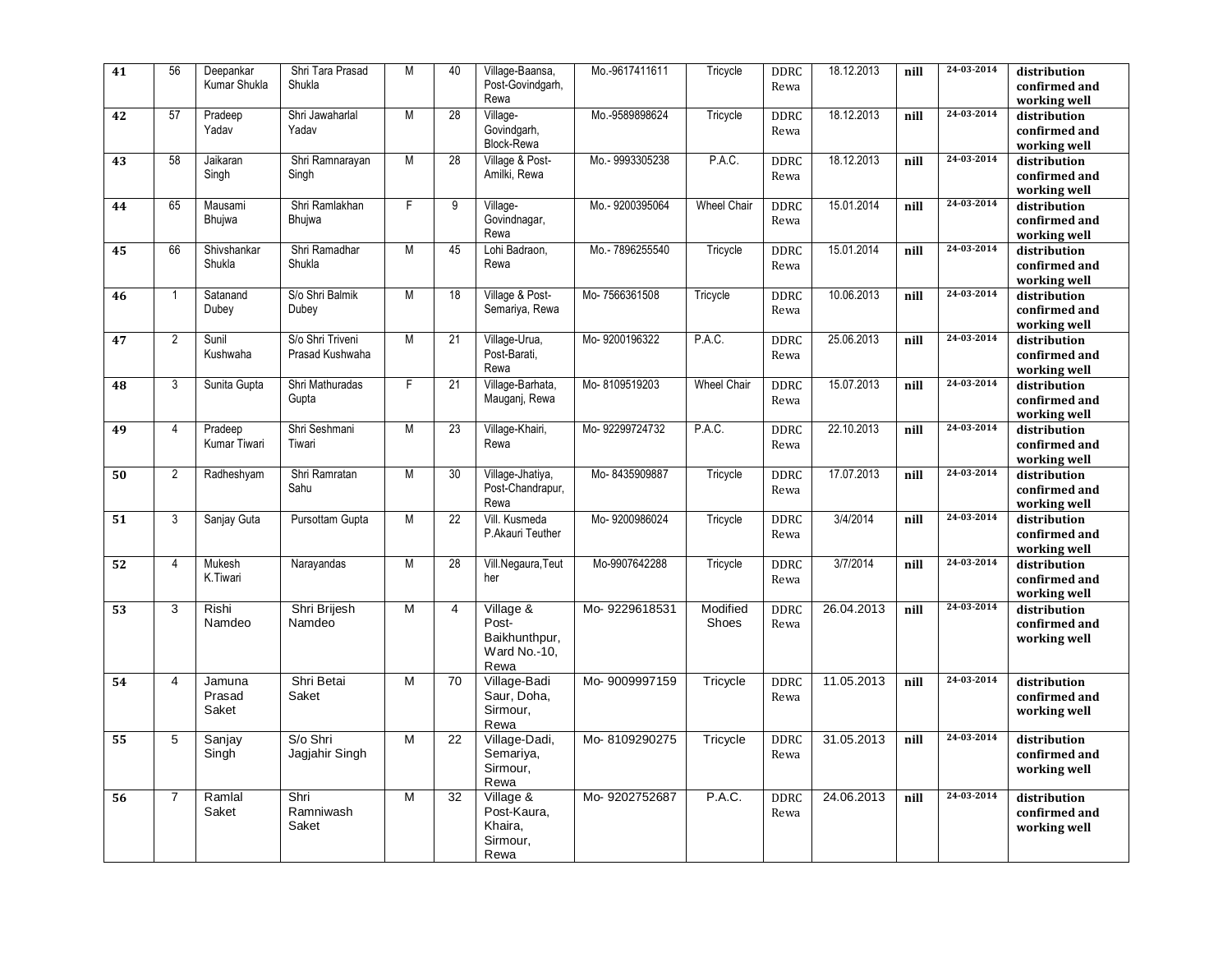| 57 | 17 | Gendraj<br>Singh            | Shri Jagatdhari<br>Singh            | M | 31 | Village &<br>Post-<br>Bh60amra,<br>Semariya,<br>Rewa                    | Mo-9575548298     | Tricycle                  | DDRC<br>Rewa        | 17.07.2013 | nill | $24 - 03 - 2014$<br>24-03-2014 | distribution<br>confirmed and<br>working well |
|----|----|-----------------------------|-------------------------------------|---|----|-------------------------------------------------------------------------|-------------------|---------------------------|---------------------|------------|------|--------------------------------|-----------------------------------------------|
| 58 | 18 | Kaushlendr<br>a Singh       | Shri Surendra<br>Prasad Singh       | M | 15 | Lain Badra,<br>Sirmour,<br>Rewa                                         | Mo-7509310030     | Tricycle                  | DDRC<br>Rewa        | 17.07.2013 | nill |                                | distribution<br>confirmed and<br>working well |
| 59 | 25 | Dileep<br>Kushwaha          | Shri Dasrath<br>kushwaha            | M | 22 | Village-<br>Barauli,<br>Takura, Jawa,<br>Rewa                           | Mo-9229781381     | <b>Blind Stick</b>        | <b>DDRC</b><br>Rewa | 30.08.2013 | nill | 24-03-2014                     | distribution<br>confirmed and<br>working well |
| 60 | 26 | <b>Munimahes</b><br>h Patel | Shri Jagdish<br><b>Prasad Patel</b> | M | 27 | Village $\overline{\mathbf{g}}$<br>Post-Madari,<br>Sirmour,<br>Rewa     | Mo-9926366563     | P.A.C.                    | DDRC<br>Rewa        | 12.09.2013 | nill | 24-03-2014                     | distribution<br>confirmed and<br>working well |
| 61 | 35 | Leelawati<br>Gupta          | Shri Ramji<br>Gupta                 | F | 60 | Ward No.-11,<br>Baikhunthpur,<br>Sirmour,<br>Rewa                       | Mo-9589833791     | <b>B.K.Prosth</b><br>esis | DDRC<br>Rewa        | 04.12.2013 | nill | 24-03-2014                     | distribution<br>confirmed and<br>working well |
| 62 | 36 | Prenshu<br>Pathak           | Shri Gokaran<br>Prasad Pathak       | M | 17 | Village-<br>Mohera, Post-<br>Kushwar,<br>Block-<br>Sirmour,<br>Rewa     | Mo-8819909282     | Tricycle                  | <b>DDRC</b><br>Rewa | 04.12.2013 | nill | 24-03-2014                     | distribution<br>confirmed and<br>working well |
| 63 | 38 | Rajesh<br>Prasad<br>Singh   | Shri<br>Prembahadur<br>Singh        | M | 23 | Village &<br>Post-<br>Rangauli,<br>Semariya,<br>Rewa                    | Mo-9200251883     | Tricycle                  | <b>DDRC</b><br>Rewa | 18.12.2013 | nill | 24-03-2014                     | distribution<br>confirmed and<br>working well |
| 64 | 39 | Vinayak Kol                 | Shri Shivdas<br>Kol                 | M | 26 | Village &<br>Post-Hatwa,<br>Sirmour,<br>Rewa                            | Mo-9826504594     | Tricycle                  | DDRC<br>Rewa        | 18.12.2013 | nill | 24-03-2014                     | distribution<br>confirmed and<br>working well |
| 65 | 10 | Sonu Patel                  | Shri Shivkaran<br>Patel             | F | 17 | Village-Jaldar,<br>Raipur<br>Karchulian,<br>Rewa                        | Mo-9713217516     | Walking<br><b>Stick</b>   | DDRC<br>Rewa        | 05.03.2013 | nill | 24-03-2014                     | distribution<br>confirmed and<br>working well |
| 66 | 16 | Divyanshu<br>Soni           | Shri S.K.Soni                       | M | 6  | Village-<br>Duaari, Raipur<br>Karchulian,<br>Rewa                       | Mo-9893827409     | Modified<br>Shoes         | <b>DDRC</b><br>Rewa | 18.07.2013 | nill | 24-03-2014                     | distribution<br>confirmed and<br>working well |
| 67 | 17 | Shivnandan<br>Yadav         | Shri<br>Ramswaroop<br>Yadav         | M | 14 | Village-<br>Pakhra, Post-<br>Barsaita,<br>Raipur<br>Karchulian,<br>Rewa | Mo-<br>7389434395 | Tricycle                  | DDRC<br>Rewa        | 18.07.2013 | nill | 24-03-2014                     | distribution<br>confirmed and<br>working well |
| 68 | 31 | <b>Burasakal</b><br>Khan    | Gulab Khan                          | M | 21 | Village-Amirti,<br>Gurh, Raipur<br>Karchulian,<br>Rewa                  | Mo-7509647757     | P.A.C.                    | DDRC<br>Rewa        | 01.11.2013 | nill | 24-03-2014                     | distribution<br>confirmed and<br>working well |
| 69 | 35 | Manoj<br>Kumar<br>Sharma    | Shri Surya<br>Prasad Sharma         | M | 42 | Village-Sonauta,<br>Post-Raipur<br>Karchulian,<br>Rewa                  | Mo-9200499292     | Tricycle                  | DDRC<br>Rewa        | 04.12.2013 | nill | 24-03-2014                     | distribution<br>confirmed and<br>working well |